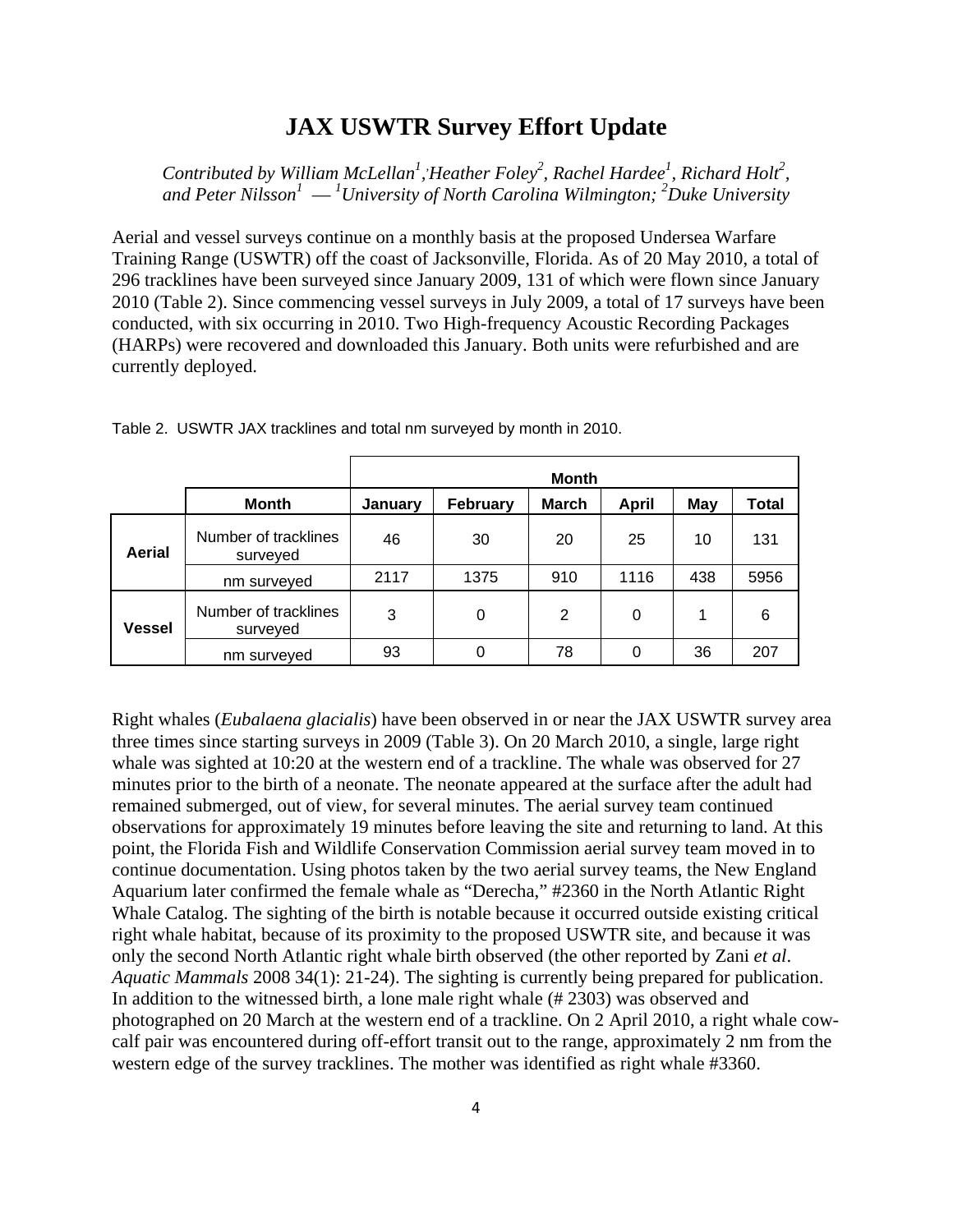| Date            | Time  | On/Off<br>Effort | _atitude | Longitude | Number | Whale ID         | <b>Notes</b>      |
|-----------------|-------|------------------|----------|-----------|--------|------------------|-------------------|
| 20-Mar-10       | 10:20 | On               | 30.047   | 80.697    | 2      | 2360<br>and calf | Observed<br>birth |
| 20-Mar-10       | 16:11 | On               | 30.429   | 80.677    |        | 2303             |                   |
| $2 -$ Apr $-10$ | 15:09 | Off              | 30.366   | 80.728    | 2      | 3360<br>and calf |                   |

Table 3**.** North Atlantic right whale sightings during USTWR JAX surveys.

Other cetacean species observed from 1 January through 20 May 2010 include sperm whales (*Physeter macrocephalus*), minke whales (*Balaenoptera acutorostrata*), short-finned pilot whales (*Globicephala macrorhynchus*), Risso's dolphins (*Grampus griseus*), bottlenose dolphins (*Tursiops truncatus*), and Atlantic spotted dolphins (*Stenella frontalis*). All marine mammal sightings have been posted to the OBIS SEAMAP website and can be searched by species for sighting date and location.

*(For more information, see RWN May 2009 and August 2009)* 

## **Right Whales in Rhode Island Sound: April 2010**

*Contributed by Robert D. Kenney, University of Rhode Island Graduate School of Oceanography* 

On Tuesday, 20 April 2010, a crew from the URI Dept. of Natural Resources Science doing an aerial survey for seabirds in Rhode Island Sound and Block Island Sound sighted six or seven North Atlantic right whales and one humpback during their survey. The NOAA Twin Otter was also flying in the vicinity, and the pilot of the URI survey passed on the information to the NOAA pilots.

According to initial reports through NOAA's Sighting Advisory System (SAS), the NOAA survey crew sighted 96 right whales that day in five separate aggregations—three in Rhode Island Sound, one more offshore over the inner shelf, and one at the entrance to Vineyard Sound. The largest group was the most offshore sighting of 40 whales about 12 nautical miles (nmi) south-southwest of Nomans Land, and 17 more whales were recorded about 12 nmi west of Nomans Land. An aggregation of 22 whales was observed about 15 nmi south of Sakonnet Point in eastern Rhode Island. Fifteen whales were seen about 8 nmi south of Brenton Point. A mothercalf pair was sighted about 2 nmi northwest of Gay Head (the western end of Martha's Vineyard)